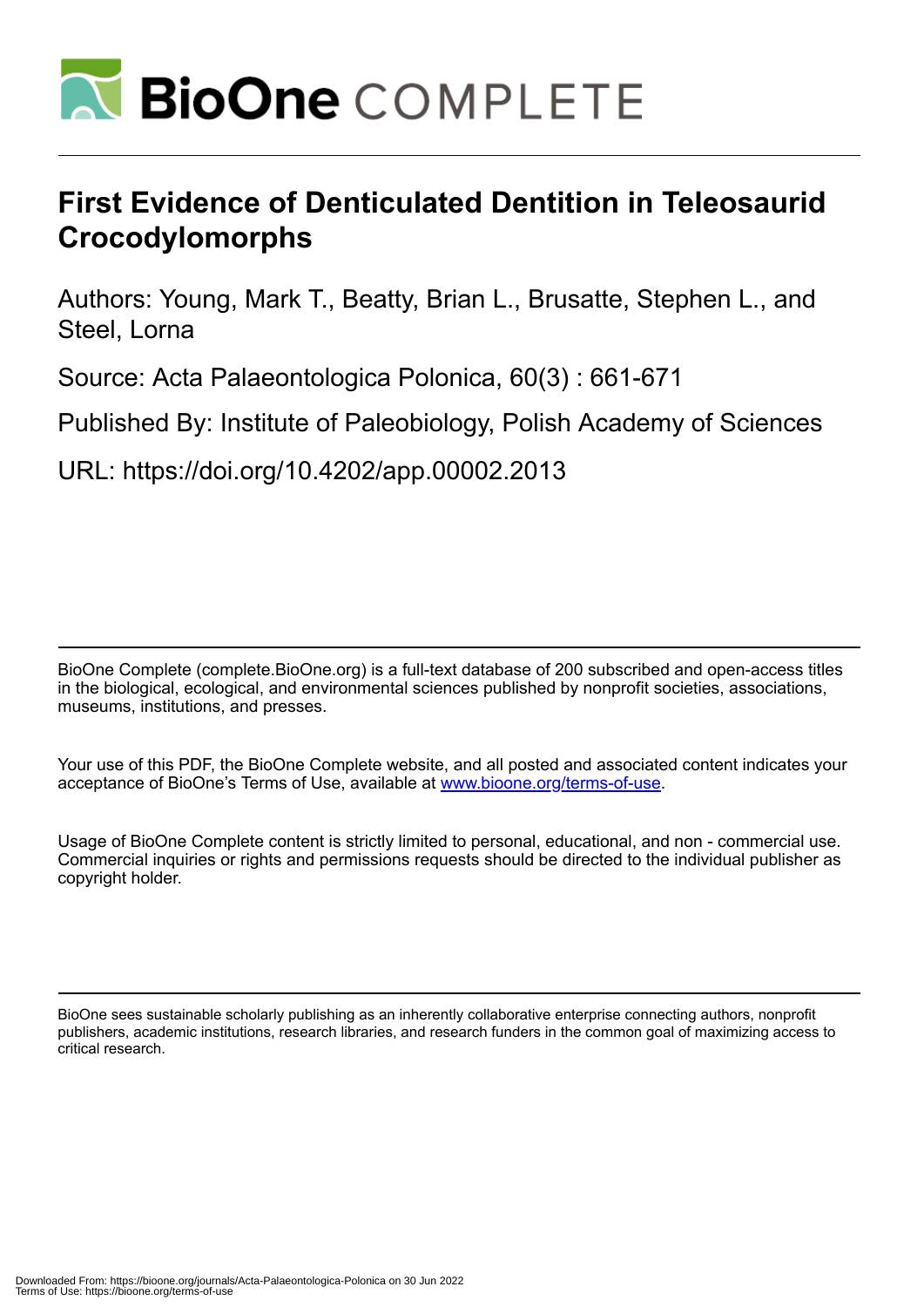# First evidence of denticulated dentition in teleosaurid crocodylomorphs

#### MARK T. YOUNG, BRIAN L. BEATTY, STEPHEN L. BRUSATTE, and LORNA STEEL



Young, M.T., Beatty, B.L., Brusatte, S.L., and Steel, L. 2015. First evidence of denticulated dentition in teleosaurid crocodylomorphs. *Acta Palaeontologica Polonica* 60 (3): 661–671.

Teleosauridae was a group of largely marine Mesozoic crocodylomorphs, typically considered as akin to "marine gavials" due to their elongate, tubular, polydont rostra that are indicative of a piscivorous diet. Here we show that these extinct crocodylomorphs were more anatomically, and perhaps ecologically, varied than previously thought. We report the first evidence of denticles in a teleosaurid tooth, revealed by scanning electron microscopic (SEM) analysis of a tooth from the holotype of "*Steneosaurus*" *obtusidens*. These denticles are cryptic, because they are microscopic, not contiguous along the carinae (instead forming short series), and are detectable only using SEM. This incipient denticle morphology is similar to that recently discovered in a closely related group of marine crocodylomorphs, the Metriorhynchidae. In particular, the denticulation morphology of "*Steneosaurus*" is similar to that of the geosaurin metriorhynchid *Torvoneustes*, indicating that these two taxa may have employed similar feeding styles and that "*S.*"*obtusidens* may have been a nearshore ecological analogue to the more offshore, fast-swimming geosaurins. Previous authors have considered "*S*." *obtusidens* and *Machimosaurus* to be durophagous, but the discovery of denticulated teeth indicates that they had a more varied diet and feeding style, and included flesh slicing as part of their feeding toolkit. It is currently unknown how extensive denticulate carinae may be in Teleosauridae, and we hypothesise that cryptic denticles may also be present in other marine crocodylomorphs once they are subjected to SEM study.

Key words: Thalattosuchia, Teleosauridae, *Steneosaurus*, denticles, durophagy, functional ecology, Mesozoic, United Kingdom.

*Mark T. Young [zoologika@gmail.com], School of Biological Sciences, The King's Buildings, University of Edinburgh, West Mains Road, Edinburgh, EH9 3JW, UK; School of Ocean and Earth Sciences, National Oceanography Centre, University of Southampton, Southampton, SO14 3ZH, UK.*

*Brian L. Beatty [bbeatty@nyit.edu], Department of Anatomy, NYIT College of Osteopathic Medicine, Northern Boulevard, Old Westbury, NY 11568, USA.*

*Stephen L. Brusatte [Stephen.Brusatte@ed.ac.uk], School of GeoSciences, Grant Institute, The King's Buildings, University of Edinburgh, West Mains Road, Edinburgh, EH9 3JW, UK.*

*Lorna Steel [l.steel@nhm.ac.uk], Department of Earth Sciences, Natural History Museum, Cromwell Road, London, SW7 5BD, UK.*

Received 25 June 2013, accepted 25 October 2013, available online 28 October 2013.

Copyright © 2015 M.T. Young et al. This is an open-access article distributed under the terms of the Creative Commons Attribution License, which permits unrestricted use, distribution, and reproduction in any medium, provided the original author and source are credited.

# Introduction

Teleosaurids were a successful group of marine crocodylomorphs that had a global distribution during the Jurassic (Vignaud 1995; Hua and Buffetaut 1997). Teleosaurids are typically known from shallow marine/lagoonal deposits (although some specimens are found in freshwater deposits; see Vignaud 1995), and together with Metriorhynchidae they form the major crocodylomorph clade Thalattosuchia (Buffetaut 1982b; Vignaud 1995; Hua and Buffetaut 1997; Jouve 2009; Young and Andrade 2009). All teleosaurids (*Machimosaurus*, *Peipehsuchus*, *Platysuchus*, *Steneosaurus*,

*Acta Palaeontol. Pol.* 60 (3): 661–671, 2015 http://dx.doi.org/10.4202/app.00002.2013

and *Teleosaurus*) share the same basic bauplan, and some of their most distinctive characters include: a tubular snout, a transversely expanded premaxilla and anterior tip of the dentary, oval shaped external nares and surrounding fossae that are transversely aligned, large supratemporal fenestrae, and dorsally inclined orbits (Andrews 1913; Vignaud 1995; Hua and Buffetaut 1997; Hua 1999).

Teleosaurids are often considered as something akin to "marine gavials" due to their elongate, tubular, polydont rostra; presumed primarily piscivorous diet; dorsally directed orbits and a lack of any bone histological adaptations to fully marine life (for discussion see Hua and Buffrénil 1996; Hua and Buffetaut 1997). Recently, however, there has been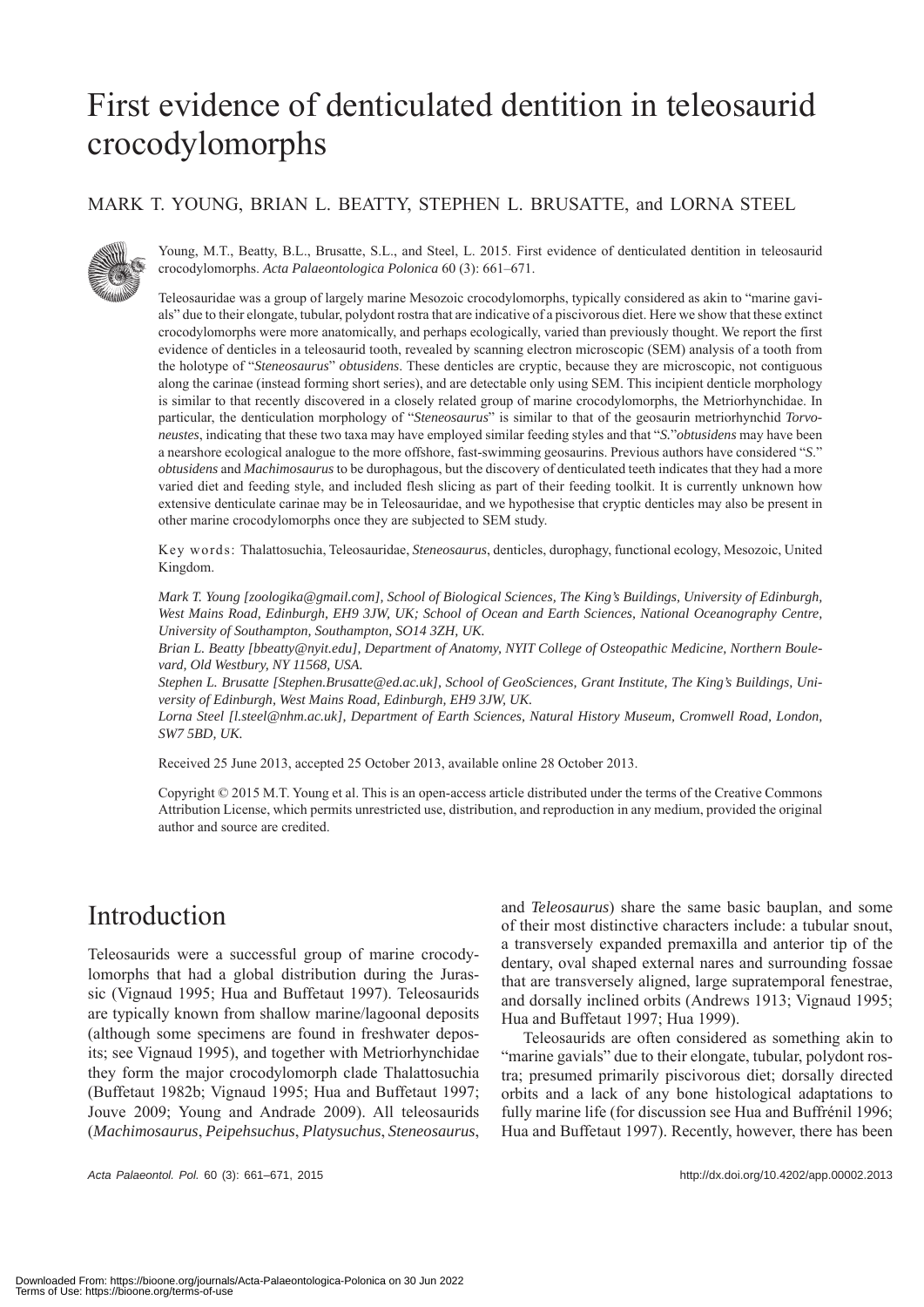a growing realisation that teleosaurids may have been more functionally and ecologically diverse than previously supposed (Hua and Buffetaut 1997; Vignaud 1997; Hua 1999; Pierce et al. 2009b). In particular, the genus *Machimosaurus* is often considered to be durophagous, with teeth well suited for feeding on hard-shelled turtles (chelonophagous; Krebs 1968; Buffetaut 1982a; Vignaud 1997; Hua and Buffetaut 1997; Karl and Tichy 2004; Pierce et al. 2009b; Young and Steel 2014). However, many questions about teleosaurid diet, ecology, and function still remain. Although previous studies have examined the variation in teleosaurid dental morphotypes (Massare 1987; Vignaud 1997), none have examined enamel microstructure or focused on carinal morphology, both of which are often closely related to feeding style and prey choice in extant marine vertebrates (Sasagawa et al. 1984; Frazzetta 1988; Carlson 1990; Francillon-Vieillot et al. 1990; Sato et al. 1990; Motta 2004).

Perhaps unusually, it has long been thought that teleosaurids did not possess teeth with serrations. The possession of serrated (denticulated) teeth, a condition called ziphodonty, is a common feature among carnivores and piscivores. False-serrations, formed by superficial enamel interacting with the carinal keel, have been noted in *Machimosaurus* (Prasad and Broin 2002), but true serrations (discrete, chisel-like denticles arising from the carina) have never been previously observed on a teleosaurid tooth. Currently within Thalattosuchia, only geosaurine metriorhynchids are known to possess ziphodont teeth with true serrations (denticles; see

Table 1; e.g., Pol and Gasparini 2009; Andrade et al. 2010; Young et al. 2012, 2013).

Here we modify the definition of a denticle from Legasa et al. (1993) and Prasad and Broin (2002) to mean a discrete morphological unit on, or along, the carinae which is not formed by the surface enamel ornamentation. These units may, or may not, be clearly individualised by an interdenticular groove or notch. In certain cases, either a high carinal keel and/or the denticles being small and poorly developed, results in there being no interdenticular groove. This occurs in the incipient denticle morphology first described by Young et al. (2013).

Recent microscopic examination of metriorhynchid teeth has revealed a great diversity of serration and carinal morphologies which were hitherto unrecognised (Andrade et al. 2010; Young et al. 2013), and it is possible that a similar amount of variation may be present in other marine crocodylomorphs, like teleosaurids. Understanding this variation is important, because dental morphology is related to dietary preference, has functional implications, and may give insight into macroevolutionary patterns over long time scales.

Here we describe the first instance of denticulated ziphodont teeth in Teleosauridae, based on SEM image of a tooth of "*Steneosaurus*" *obtusidens* Andrews, 1909. We show that this teleosaurid had both microscopic true denticles on the carina and false denticles formed from the interaction of enamel ornamentation and the carina. A similar denticulation morphology, as well as many other craniodental characters restricted to the subclade consisting of "*S*."

Table 1. List of characters accompanied by a description, to elucidate the various carinal/serration morphologies in Thalattosuchia. This table is an updated version of tables 2 and 3 presented in Young et al. (2013), i.e., to include Teleosauridae. All taxa listed have had tooth crowns examined under SEM. In asterisked taxa the superficial enamel ornamentation extends onto the carina, especially in the apical region. In the absence of denticles this constitutes the false-ziphodont condition.

| Denticle<br>size    | Denticles<br>contiguous        | Incipient<br>denticles   | Description                                                                                                                                                                                                                                                                                                                                                                                                                                                                                                                                                          | Examples                                                                                                          |  |  |
|---------------------|--------------------------------|--------------------------|----------------------------------------------------------------------------------------------------------------------------------------------------------------------------------------------------------------------------------------------------------------------------------------------------------------------------------------------------------------------------------------------------------------------------------------------------------------------------------------------------------------------------------------------------------------------|-------------------------------------------------------------------------------------------------------------------|--|--|
| Non-<br>ziphodont   | N/A                            | N/A                      | Carinae present, but formed solely by a keel (raised ridge). No enamel<br>ornamentation extending onto the carina.                                                                                                                                                                                                                                                                                                                                                                                                                                                   | Metriorhynchus superciliosus<br>Gracilineustes leedsi                                                             |  |  |
| Macro-<br>ziphodont | yes                            | no, well<br>developed    | Carinae homogenous, with a long, contiguous series of repetitive isolated<br>and isomorphic true denticles that are visible macroscopically. Dimen-<br>sions typically exceed 300 µm.                                                                                                                                                                                                                                                                                                                                                                                | Dakosaurus andiniensis<br>Dakosaurus maximus                                                                      |  |  |
| Micro-<br>ziphodont | yes                            | no, well<br>developed    | Carinae homogenous, with a long, contiguous series of repetitive isolated<br>and isomorphic true denticles that are microscopic; whose dimensions<br>typically do not exceed 300 µm.                                                                                                                                                                                                                                                                                                                                                                                 | Plesiosuchus manselii<br>Geosaurus giganteus<br>Geosaurus grandis<br>Geosaurinae indet. (NHMUK<br><b>PV R486)</b> |  |  |
|                     | yes                            | yes, poorly<br>developed | Carinae homogenous, with a long, contiguous series of repetitive isolated<br>and isomorphic true denticles that are microscopic; whose dimensions<br>typically do not exceed 300 µm. The denticles themselves are poorly<br>defined and difficult to distinguish even under SEM (although this could<br>be due to the enamel ornamentation extends onto the carina, especially in<br>the apical region).                                                                                                                                                             | Torvoneustes carpenteri*                                                                                          |  |  |
|                     | yes, poorly<br>no<br>developed |                          | Carinae heterogeneous, with a series of non-contiguous repetitive isolated<br>and isomorphic true denticles that are microscopic. Series can be short (2)<br>or moderate $(\sim 10)$ , but are widely separate from one another, i.e. no con-<br>tiguous series along the carina. Dimensions typically do not exceed 300<br>um. In labial or lingual view, the height of the denticles rarely influences<br>the height of the keel (i.e., little or no serrated edge). The denticles them-<br>selves are poorly defined and difficult to distinguish even under SEM. | "Steneosaurus" obtusidens*<br>"Metriorhynchus"<br>brachyrhynchus<br>Tyrannoneustes lythrodectikos                 |  |  |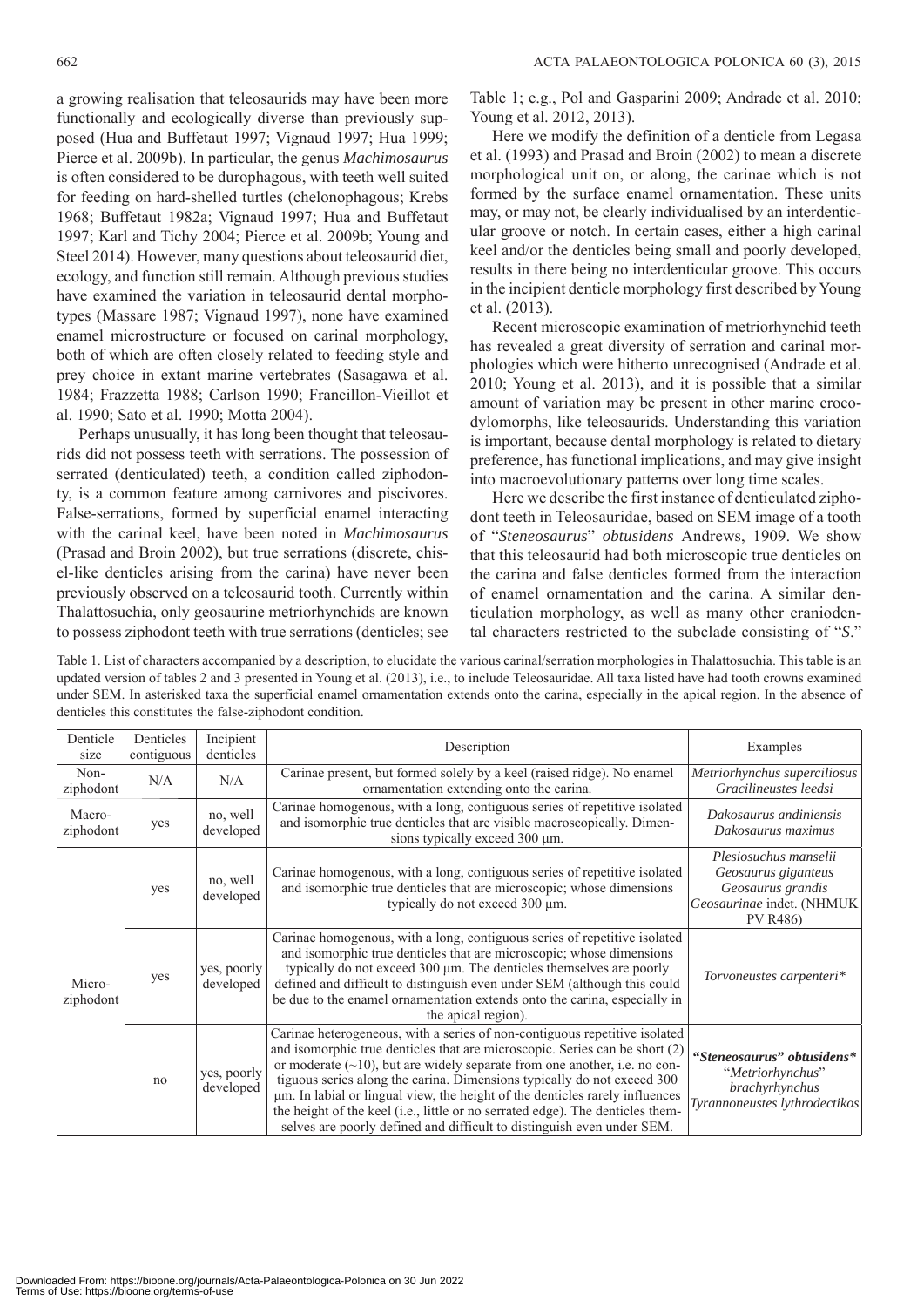*obtusidens* and *Machimosaurus*, are seen in the distantly related geosaurin metriorhynchid *Torvoneustes*, suggesting these teleosaurids may have been a more nearshore ecological analogue to the open ocean geosaurins. Although previous studies have largely concluded that *Machimosaurus* and close relatives were durophagous predators with teeth adapted for crushing hard prey, the discovery of denticulated teeth indicates that these large, nearshore predators may have had a more varied feeding strategy that also included slicing flesh, and were probably high-order predators in their environment.

*Institutional abbreviations*.—NHMUK, Natural History Museum, London, United Kingdom.

*Other abbreviations*.—DEJ, dentine enamel junction.

#### Taxonomic overview

NHMUK PV R3168 is the holotype of "*Steneosaurus*" *obtusidens*, which is the largest known species of crocodylomorph from the Peterborough Member of the Oxford Clay Formation (Middle Callovian, ca. 165 million years old). Furthermore, with the holotype having a basicranial length of 116 cm, it had the longest skull of any known Early-to-Middle Jurassic crocodylomorph taxon. Assuming the ratio of basicranial-to-body length scaled the same as the skull previously referred to *Machimosaurus mosae* (Hua et al. 1994; Hua 1999; see also Martin and Vincent 2013), then NHMUK PV R3168 would have reached 6.01 m in total body length. Note that like metriorhynchids (see Young et al. 2011), *Machimosaurus* had a head proportionally much larger relative to total body length than extant crocodylians (Hua 1999).

Although NHMUK PV R3168 was originally described as a member of the genus *Steneosaurus* (Andrews 1909), as the holotype of *Steneosaurus obtusidens*, the similarities between "*Steneosaurus*" *obtusidens* and *Machimosaurus* have long been noted (e.g., see Krebs 1968; Buffetaut 1982b). There have unfortunately been numerous competing taxonomic opinions on the validity of "*S.*" *obtusidens* as a species, and even differences on what species it may be a subjective junior synonym of (see Adams-Tresman 1987; Hua et al. 1994; Hua 1996, 1999; Pierce et al. 2009a; Young et al. 2012; Martin and Vincent 2013).

Adams-Tresman (1987) proposed that "*Steneosaurus*" *obtusidens,* along with *S. edwardsi*, *S. hulkei*, and *S. depressus*, were subjective junior synonyms of *S. durobrivensis*. Unfortunately, few of the anatomical comparisons made by Adams-Tresman (1987) regarding "*S.*" *obtusidens* were done by using the holotype (NHMUK PV R3168), but instead using specimens previously referred to this species without justification. In particular, NHMUK PV R3169 was used. Unfortunately, this specimen was only tentatively referred to "*S.*" *obtusidens* by Andrews (1913), and then only based on its large size (as NHMUK PV R3898 was). As such, Adams-Tresman's (1987) rejection of the characteristic dorsal osteoderm ornamentation of "*S.*" *obtusidens* is questionable. This is reinforced by *Machimosaurus mosae* dorsal osteoderms sharing the same ornamentation pattern as "*S.*" *obtusidens* (Hua 1999). Moreover, Adams-Tresman (1987) ignored the presence of three sacral vertebrae as a possible diagnostic characteristic, possibly because Andrews (1913) considered it likely to be an individual peculiarity. However, the *M. mosae* skeleton also shows evidence for three sacral vertebrae (Hua 1999). Nevertheless, we still need to confirm Andrews' (1913) opinion on the sacralisation of the first caudal vertebrae.

Subsequently, "*Steneosaurus*" *obtusidens* was considered a subjective junior synonym of the Kimmeridgian taxon *Machimosaurus hugii* (Hua et al. 1994; Hua 1996, 1999). However, they did note further study was necessary to untangle the taxonomy of blunt-toothed teleosaurids. Pierce et al. (2009a) went further, and synonymised "*S*." *obtusidens*, *S. hulkei,* and *S. durobrivensis* (all Callovian teleosaurids) with *M. hugii*. However, this synonymy and the accompanying species diagnosis was criticised and rejected by Martin and Vincent (2013).

A recent phylogenetic analysis of Thalattosuchia found that "*Steneosaurus*" *obtusidens* is a separate, diagnosable species-level taxon basal to both *M. hugii* and *M. mosae*  (Young et al. 2012), but forming a restricted clade with these two species of *Machimosaurus*. However, Martin and Vincent (2013) contend that there is no basis to separate the specimen referred to *M. mosae* (the holotype of which was destroyed during World War One) from *M. hugii*. They conclude that all known *Machimosaurus* specimens from the Kimmeridgian of Europe can be referred to *M. hugii* (although they did not discount the presence of a second Kimmeridgian taxon; see Young et al. 2014a, 2015 for a revision of *Machimosaurus* and the species within). They also argued that "*S*." *obtusidens*, although the sister taxon to *M. hugii*, should not be referred to *M. hugii* or the genus *Machimosaurus*.

The sister taxon relationship of "*Steneosaurus*" *obtusidens* and *Machimosaurus* is supported by numerous synapomorphies in the phylogeny of Young et al. (2012) and the modified version used by Martin and Vincent (2013). These include: (i), blunt tooth apices; and (ii), a characteristic superficial enamel ornamentation (basal-middle regions have apicobasally aligned ridges while the apical region has an anastomosed pattern). The two following characteristics are shared between "*S*." *obtusidens* and the *M. mosae* specimen of Hua (1999): (i), three (?) sacral vertebrae and (ii), dorsal osteoderm ornamentation that has: small (for a teleosaurid), irregularly shaped pits arranged in an anastomosed pattern, that can fuse and become elongate grooves that radiate from the keel (Andrews 1913; Hua 1999). The number of sacral vertebrae is unknown for other *Machimosaurus* specimens. Martin and Vincent (2013) note that, other than the *M. mosae* specimen of Hua (1999), other *M. hugii* specimens have a dorsal osteoderm ornamentation pattern consisting of large sub-circular and widely spaced pits. As such, it is unclear if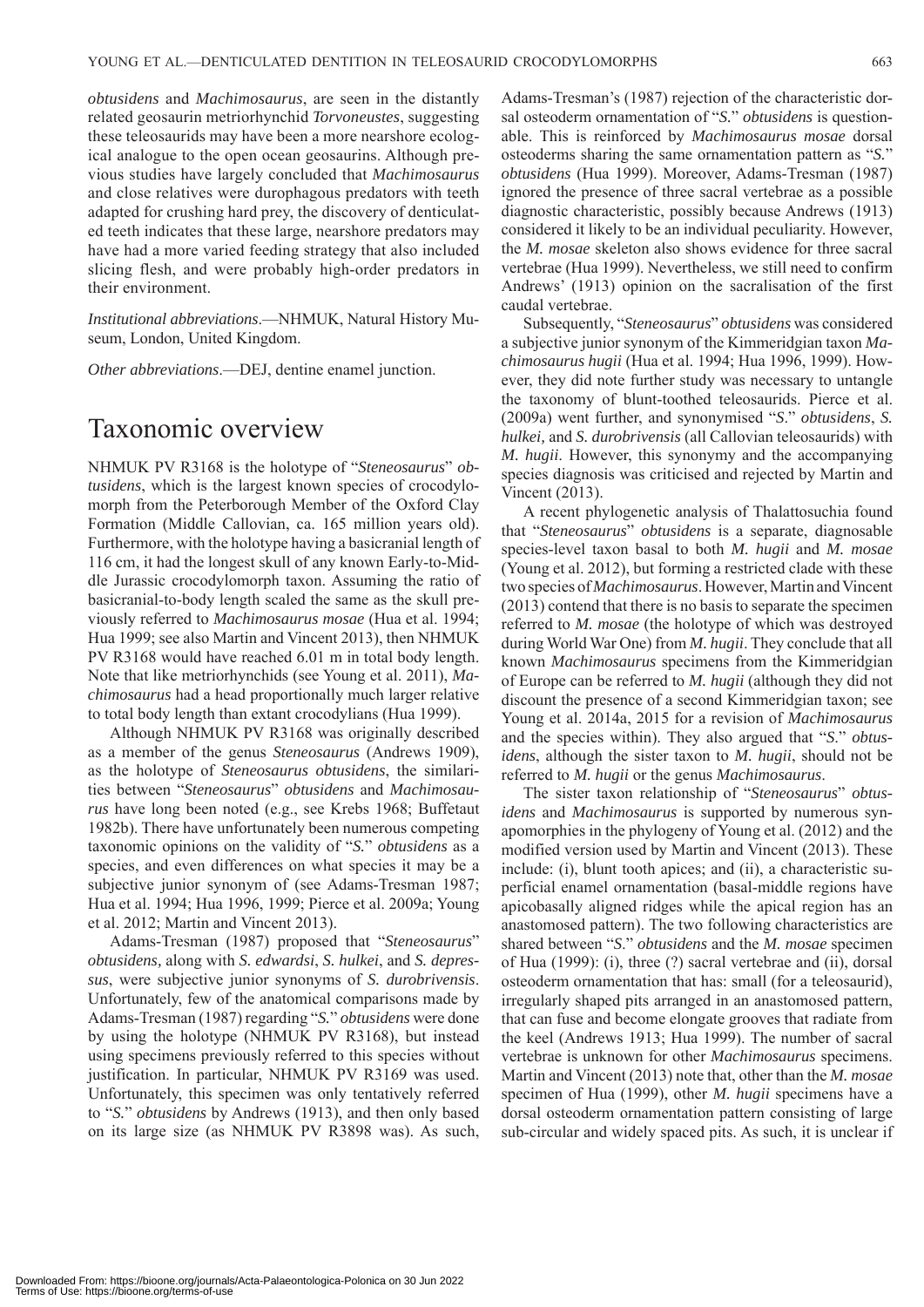"*S*." *obtusidens* and *M. mosae* are more closely related to one another than to *M. hugii*. That is an issue that is beyond the scope of this paper, and will be the focus of a future paper.

However, "*S*." *obtusidens* differs from *Machimosaurus hugii* and *M. mosae* in: (i) retaining antorbital fenestrae, which are absent in *Machimosaurus* (Martin and Vincent 2013); (ii) in retaining four premaxillary alveoli, whereas in *Machimosaurus* there are only three (Table 2); (iii) having a higher maxillary and dentary tooth count than any known *Machimosaurus* specimen (Table 2); (iv) a proportionally longer rostrum (Table 2); (v) a proportionally narrower posterior skull (Table 2); (vi) proportionally shorter supratemporal fenestrae (Table 2); and (vii) well-developed mesiodistal tooth carinae, whereas in *Machimosaurus* the carinae are generally low, restricted to the apex or completely absent (Krebs 1968; Hua 1999; Martin and Vincent 2013; Young and Steel 2014; Young et al. 2014a).

As such, we consider "*S*." *obtusidens* to be a valid species-level taxon, and thus it should not be referred to the genus *Machimosaurus*, or treated as a subjective junior synonym of *S. durobrivensis*. Establishing a new genus is outside the bounds of this current paper, and will be handled in our future work re-describing the fully-prepared holotype.

# Material and methods

An isolated tooth from the holotype of "*Steneosaurus*" *obtusidens* (NHMUK PV R3168) was analysed by means SEM, producing backscatter electron images. The SEM analyses were conducted at the Microscopy and Imaging Facility at the American Museum of Natural History (New York), using the Zeiss Evo 60 EP-SEM. We used the Zeiss Evo 60 EP-SEM because it does not require coating the specimens in gold or palladium, making these enamel surfaces available for future isotopic analyses or other similar sampling. Both the whole tooth (external surface) and various histological cross sections were imaged in the SEM at 10 to 8 kV.

After the whole tooth was initially subjected to SEM analysis to assess surface details, it was embedded in clear epoxy resin (Epokwik, Buehler Inc.) so that histological and additional surface details could be inspected after sections were made. After embedding, two sections were made (see below) using a Buehler Isomet slow speed saw. After polishing with an Extec twin wheel polisher/grinder with 600 and 1200 grit silicon carbide paper, they were etched with 1 mol l<sup>−</sup><sup>1</sup> HCl ranged from 10 to 60 s. Specimens were then rinsed under tap water for 10 seconds to ensure that acid activity was halted, and then washed in an ultrasonic bath for

Table 2. Comparison of biometric variation between the different species of *Machimosaurus*-lineage teleosaurids. A estimated tooth counts from Buffetaut (1982a). However, Martin and Vincent (2013) noted that the state of preservation makes these uncertain. B estimated to be 17 by Hua (1999). However, Martin and Vincent (2013) consider this likely to be an underestimate. This specimen does have a lower pre-palatine maxillary count than the *M. hugii* specimen described by Martin and Vincent (2013) (= *M. buffetauti* sensu Young et al. 2014a, 2015). And, as the maxillary tooth row in *Machimosaurus* terminates level to the anterior margin of the suborbital fenestrae (Martin and Vincent 2013), a maxillary tooth count of under 20 is not unreasonable (18 or 19). <sup>C</sup> Estimated to have 16 alveoli per maxilla and 16 alveoli per dentary by Sauvage and Liénard (1879).<br><sup>D</sup> Posterior surface is made of plaster (Buffetaut 1982a). <sup>E</sup> Sauvage and symphysis to have been 62 cm long. This would have given a symphyseal to total mandible length of 46.8%.

| Species                                                              | "Steneosaurus"<br>obtusidens | Machimosaurus buffetauti   |                       | Machimosaurus mosae  |                             |
|----------------------------------------------------------------------|------------------------------|----------------------------|-----------------------|----------------------|-----------------------------|
| Reference/specimen                                                   | <b>NHMUK PV</b><br>R3168     | Martin and<br>Vincent 2013 | Buffetaut 1982a       | Hua 1999             | Sauvage and<br>Liénard 1879 |
| Age                                                                  | Middle<br>Callovian          | Early<br>Kimmeridgian      | Early<br>Kimmeridgian | Late<br>Kimmeridgian | Late<br>Kimmeridgian        |
| Premaxillary alveoli                                                 | 4                            | 3                          | 3                     | 3                    | 3                           |
| Maxillary alveoli                                                    | At least 29                  | 22                         | $21?^A$               | 2B                   | 14 preserved <sup>C</sup>   |
| Maxillary alveoli anterior to palatines                              | 2                            | $?16 - 17$                 | $\mathcal{P}$         | 14?                  |                             |
| Dentary alveoli                                                      | At least 27                  | 21/22                      | $24/25?$ A            | 19                   | 2C                          |
| Dentary alveoli adjacent to mandibular symphysis                     | $22 - 24$                    | 20                         | $19/20?$ <sup>A</sup> | $15 - 16$            | $\gamma$                    |
| Dentary alveoli posterior to mandibular symphysis                    | 6                            | $\overline{2}$             | $4/5?^{\text{A}}$     | $3 - 4$              | $3 - 4$                     |
| Basicranial length (cm)                                              | 116                          | 93.5                       | 100                   | 96.5                 | $\sim$ 130                  |
| Rostrum length (cm)                                                  | 71                           | 54.7                       | 58                    | 56.2                 | 72                          |
| Ratio of rostrum length to basicranial length                        | 61.2%                        | 58.5%                      | 58%                   | 58.2%                | 55%                         |
| Maximum width of the skull                                           | 32.3                         | 39.7                       | 33 <sup>D</sup>       | 43                   | 58                          |
| Ratio of maximum skull width to basicranial length                   | 27.8%                        | 42.5%                      | 33%                   | 44.6%                | 44.6%                       |
| Maximum supratemporal fenestra length (cm)                           | 29.9                         | 26                         | 27.5                  | 32.2                 | $\sim 40$                   |
| Ratio of maximum supratemporal fossa length to<br>basicranial length | 25.8%                        | 27.8%                      | 27.5%                 | 33.4%                | 30.8%                       |
| Length of mandible (cm)                                              | 137                          | 95.4                       | ?                     | 112                  | 2E                          |
| Length of mandibular symphysis (cm)                                  | 58                           | 48.6                       | $\gamma$              | 47.5                 | 2 E                         |
| Ratio of symphysis length to mandible length                         | 42.3%                        | 50.9%                      | $\gamma$              | 42.4%                | $\gamma$ E                  |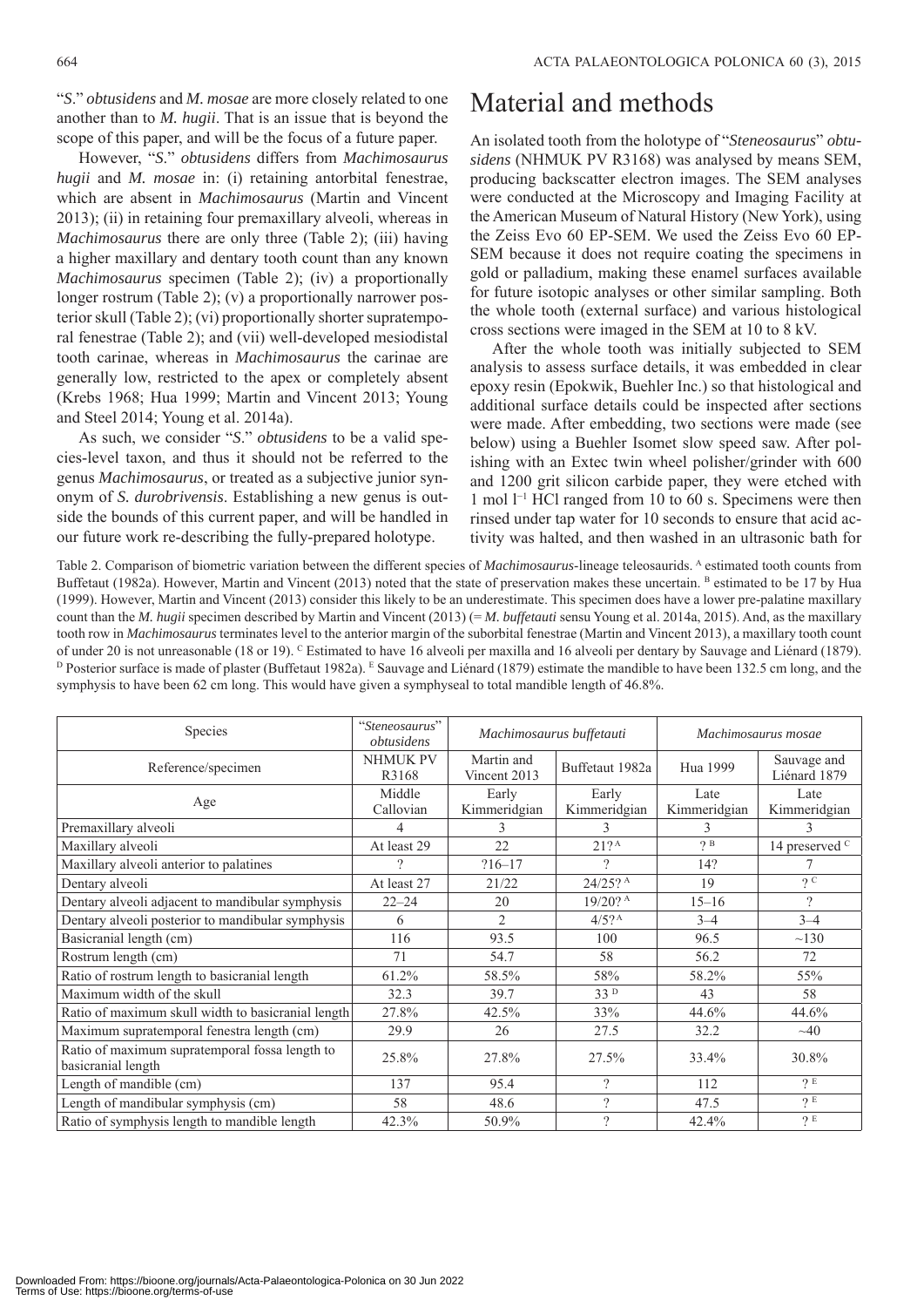30 seconds to remove remaining loose particles. Each cross section was then viewed and imaged in the SEM. To manage the conductivity problems that the surrounding epoxy can cause in imaging, two small triangles of copper tape were applied near the regions of interest to aid in clear imaging. We followed the same tooth histological technique (embedding, cutting, etching, and polishing) as Hwang (2005, 2010), with the sole exception of making two cross-sections.

Cross sections were taken near the apex and the base (Fig. 1). Because the apex is a point and the base is not a flat plane, these exact regions are unattainable or would mean very little in interpreting the change in enamel throughout the tooth. To ensure repeatability, the crown was measured prior to embedding, then once embedded it was cross sectioned at locations 1/3 of the crown height from the apex and 2/3 from the crown apex. This divides the crown into thirds, allowing inspection of 2 planes of section, one representing the enamel near the apex, another near the base. Anticipating that future studies may want to compare these results with other teeth that may be too small to be readily sectioned into a greater number of units, we settled on two planes as a standard. These two planes sample sections that are most commonly retrievable despite common damage to the crown apex, and ensure that a sampling of the tooth in at least two regions along the crown height are seen so that trends along the tooth can be seen (Fig. 1).

Because the enamel sides of a conical tooth are not vertically oriented, but tilted so that they meet at the apex, none of these sections can be considered to be perfectly perpendicular to the dentine enamel junction (DEJ), making each of these slightly obliquely cut. Therefore, one cannot compare the absolute values of the thicknesses at different lengths of the crown from apex to base without considering there is some inherent error due to the potential difference in the plane of section. If the section is angled 45<sup>°</sup> from the perpendicular, then simple geometry dictates that the actual thickness will be  $1/\sqrt{2}(0.707x)$  of the measured observation (the hypotenuse of the right isosceles triangle). If the difference between the measures of maximum and minimum thickness differ between the apex by more than this much, then we can assume that they are either actually different or lay at angles that differ >45°.



Fig. 1. Diagrammatic reconstruction of the tooth crown showing the cross sections taken

### **Description**

The holotype of "*Steneosaurus*" *obtusidens* (NHMUK PV R3168) is an almost complete skeleton from a large individual. The skull is robust and mesorostrine, and the mandibular symphysis is short for a teleosaurid (Fig. 2, Table 2). Currently the skull and mandible are undergoing conservation work at the NHMUK and, along with the postcranium, will be the subject of future descriptive work by the authors. In this paper we restrict our anatomical descriptions and comparative comments to the dental morphology, which is the specific focus of our SEM-based study.

The dentition of NHMUK PV R3168 is preserved as a mixture of in situ teeth and isolated teeth found associated with the skeleton. In the skull, the left premaxillary alveoli one and three hold the bases of tooth crowns in situ. All right premaxillary alveoli and the left premaxillary alveoli are empty. Most of the maxillary alveoli are lacking tooth crowns. It looks as if most of the maxillary teeth became disassociated from the skull after death. However, the dentary retains most of the tooth crowns in situ. There are noticeable reception pits on the lateral margins on the maxillae and dentaries. This shows that the dentition was orientated vertically, rather than being procumbent.

Thirty isolated teeth are known, including complete tooth crowns, broken crowns and small tooth crowns (most likely replacement teeth, with one preserved inside a fully erupted crown). Despite being small overall, the replacement teeth retain the robust and blunt morphology of the larger teeth. These isolated tooth crowns have an identical tooth morphology to those in situ.

The teeth of NHMUK PV R3168 are single cusped and conical, with little to no labiolingual compression (Fig. 3). The dentition exhibits heterodonty, with difference in tooth size and dimensions along the tooth row (although the state of preservation precludes a detailed examination). All teeth are robust, and have a ratio of apicobasal height to basal labiolingual width of less than 3. However, the distal (posterior) teeth have a ratio less than 1.8, and are smaller in overall size. Isolated teeth referred to *Machimosaurus hugii* from the Kimmeridgian of Germany also show this difference in tooth size/dimensions (Karl and Tichy 2004; Young and Steel 2014; Young et al. 2014a). The apices are blunt and rounded. No apicobasal facets are evident on either the labial or lingual faces (such as those in the metriorhynchid genus *Geosaurus*; Young and Andrade 2009; Andrade et al. 2010). The crowns are bicarinate with mesial and distal carinae, without any sign of split or supernumerary carinae (a carina that is split into multiple forks or multiple carinae located near each other, sensu Beatty and Heckert 2009). Cingula and accessory cusps/denticles are absent, as in all thalattosuchians (e.g., Vignaud 1997; Pol and Gasparini 2009; Andrade et al. 2010).

As shown by the SEM analysis, the denticles in "*S*." *obtusidens* are what Young et al. (2013) refer to as "incipient denticles". This morphology consists of poorly defined, microscopic true denticles that are difficult to observe even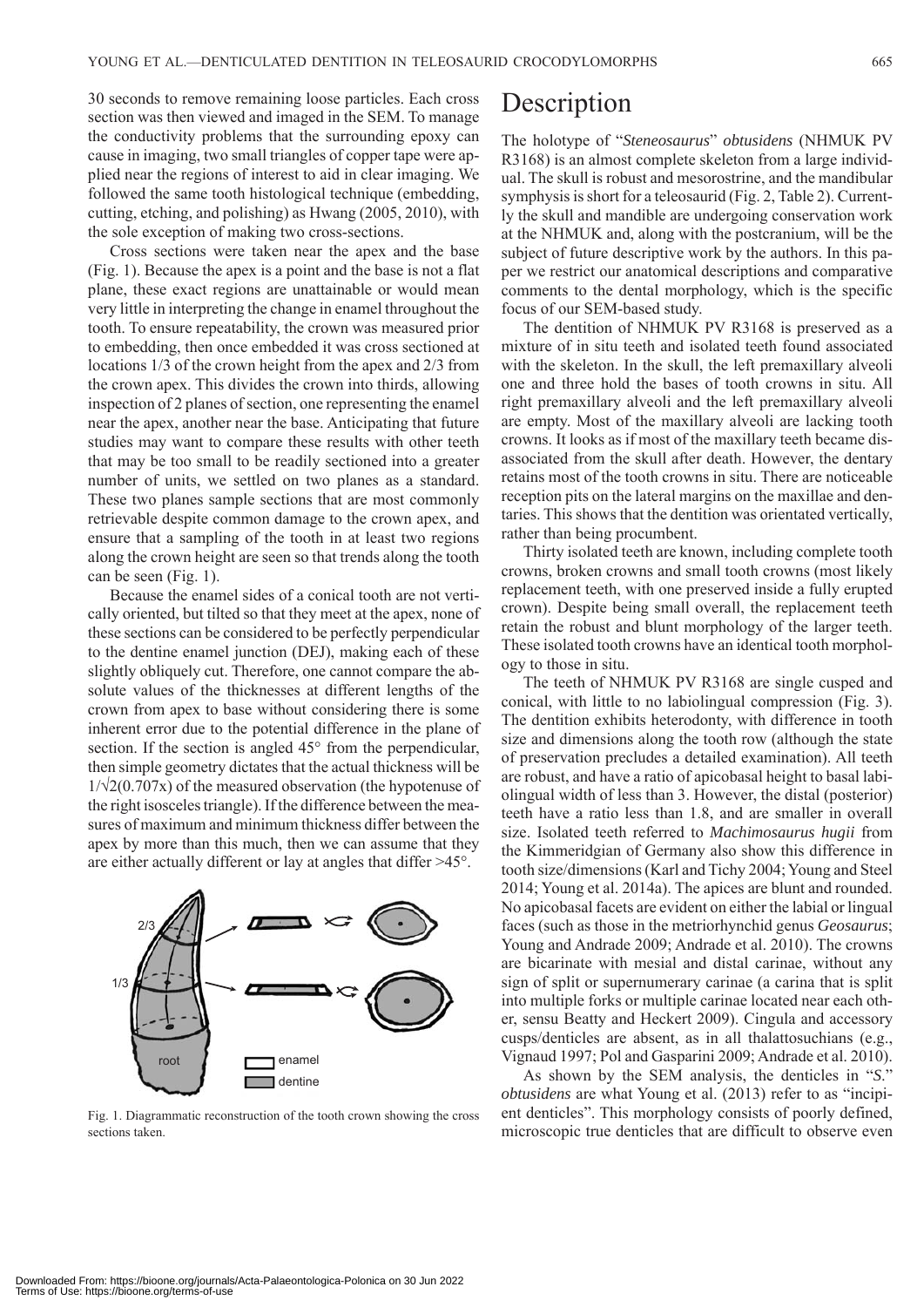

Fig. 2. Teleosaurid crocodylomorph "*Steneosaurus*" *obtusidens* holotype NHMUK PV R3168 from Peterborough, UK (Callovian, Middle Jurassic), skull and mandible; in lateral (**A**) and ventral (**B**) view.



Fig. 3. Teleosaurid crocodylomorph "*Steneosaurus*" *obtusidens* holotype NHMUK PV R3168 from Peterborough, UK (Callovian, Middle Jurassic). **A**. Composite of various SEM micrographs focusing on the carina of an isolated tooth (AMNH SEM settings 20kV, WD = 13 mm). **B**. Photograph of the same tooth in lingual view.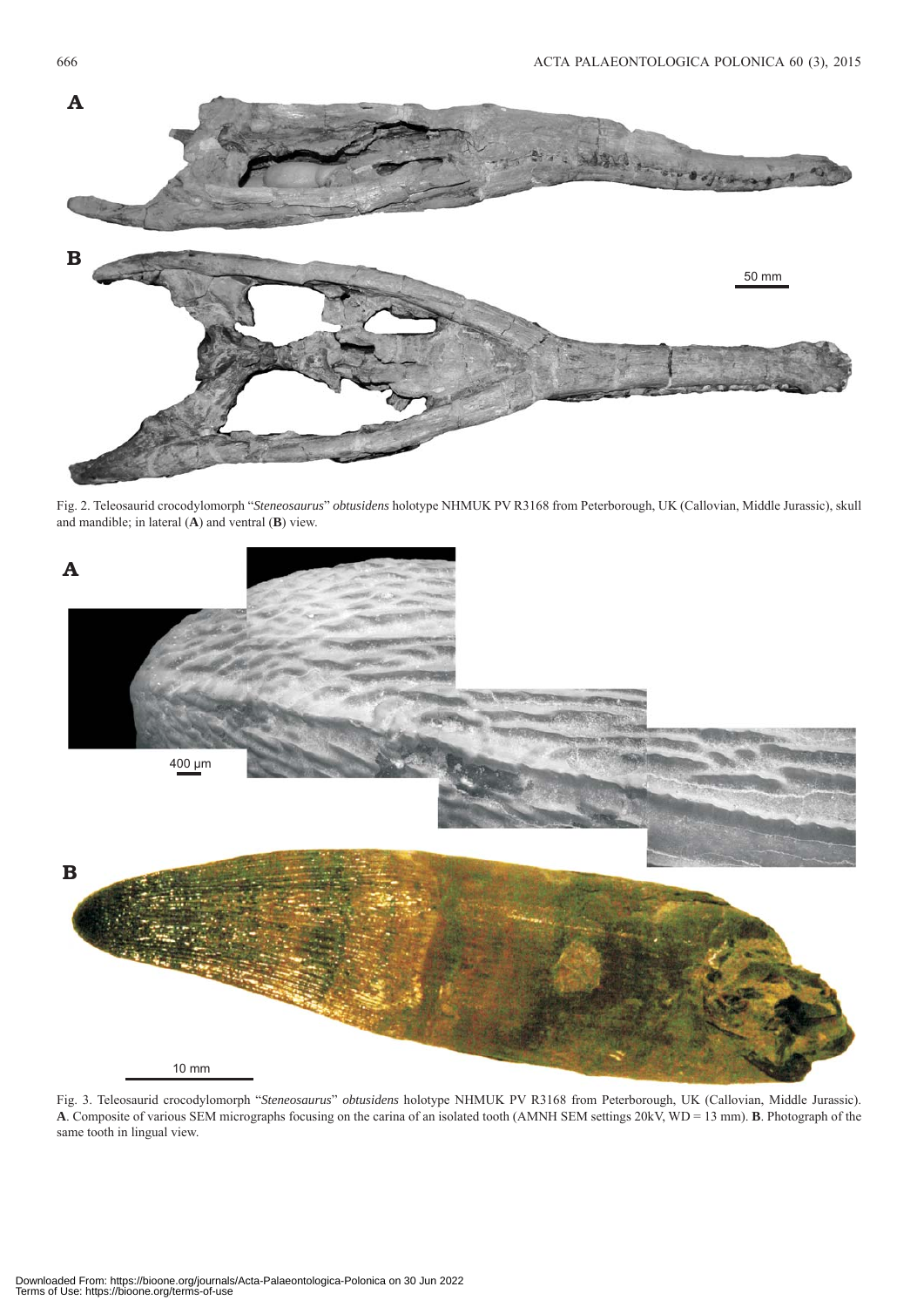under SEM (Figs. 3, 4; Table 1). They are present on both mesial and distal carinae, but they do not proceed along the entire carina (heterogeneous), but rather appear in small groups. The basal geosaurine metriorhynchids "*Metriorhynchus*" *brachyrhynchus* and *Tyrannoneustes lythrodectikos* share this denticle morphology (Young et al. 2013). These cryptic denticles are less than 300 μm in all dimensions (height, width, and length) and rounded in labial/lingual view. Estimating denticle densities for these taxa is difficult due to both the poorly defined nature of the denticles and the fact that they do not form a contiguous row.

We interpret "*S*." *obtusidens* as exhibiting both true-ziphodonty (discrete serrations limited to the carina) and extensive enamel ornamentation that contributes to the keel (which in the absence of true-denticles determines the false-ziphodont condition) (Figs. 3, 4). Interestingly, this is the second thalattosuchian species with this morphology. Young et al. (2013) reported that the metriorhynchid *Torvoneustes carpenteri* also has microscopic denticles (microziphodont), and "false serrations" created by superficial enamel in the apical region. In both "*Steneosaurus*" *obstusidens* and *Torvoneustes* identification of the denticles becomes progressively more difficult towards the apex. This is due to the change in enamel ornamentation, which transitions from being composed of numerous apicobasally aligned ridges (near the base and over much of the tooth) to a general anastomosed pattern (near the apex). In the anastomosed region the enamel ridges extend onto the carinal keel, creating "false serrations" (Figs. 3, 4).

When the other isolated teeth are examined under light microscopy the serrations in the apical region are clearly visible. However, without the use of SEM the presence of true denticles cannot always be ascertained.

Prasad and Broin (2002) reported that *Machimosaurus mosae* (specimen referred to *M. hugii* by Martin and Vincent 2013) had false-ziphodont dentition. This was based on examining the photographs of the skull published by Hua (1999) (see Prasad and Broin 2002: 52). However, as the true denticles of "*S*." *obtusidens* are cryptic and require SEM to identify, we cannot rule out the possibility that *Machimosaurus* also had true serrations like those of "*S*." *obtusidens*.

In cross sections near the apex and base, it is clear that the apicobasally aligned ridges that ornament the surface of the crown are composed of enamel that is not uniformly thick. The DEJ can be seen to be smooth, conforming to the contours of the tooth and consistently perpendicular to the tooth's long axis. The surface texture is formed not at all by the shape of the underlying dentine, but by only the modifications of the enamel's thickness. From the regions imaged using SEM, this enamel varies in thickness from 286 μm to 227 μm (Fig. 5) at the apex, and 212 μm to 87 μm (Fig. 6) at the base of the crown. The difference of maximums between apex and base is 74 μm, and the difference between minimums of the apex and base is 140 μm. The differences in in thickness between the apex and base must be interpreted with caution because of the reasons outlined above (see Material and Methods), but it appears that these



Fig. 4. Teleosaurid crocodylomorph "*Steneosaurus*" *obtusidens* holotype NHMUK PV R3168 from Peterborough, UK (Callovian, Middle Jurassic). SEM micrographs of the carina of an isolated tooth (AMNH SEM settings 20kV, WD = 13 mm), depicting denticles (arrows) formed by true-ziphodonty (**A**) and false-ziphodonty (**B**).

two are substantially greater from what one would expect if they were the same but sectioned at planes angled 45° from each other. If the minimum thickness of the apex was measured at 45° to the correct plane, then it would be 161 μm thick ( $>>87$  μm). If the minimum thickness of the base were measured at 45° to the correct plane, then it would be 123 μm thick ( $\leq$  227 μm).

The minimum thickness is a measure of the thickness of enamel in between ornamental ridges, possibly representing the morphology that the tooth would have if it lacked the ornamentation. These differences are substantial, and similar to the way in which enamel thickness has been observed to change from thin at the base to thicker near the apex in some archosauromorphs (Beatty and Heckert 2009) and squamates (Pellegrini and Beatty 2011) that lack surface ornamentation. Interestingly, a Kimmeridgian *Machimosaurus* tooth from England also shows this substantial difference in enamel thickness (Young and Steel 2014).

Maximum thickness, on the other hand, is a measure of the portion of the enamel contributing to the apicobasal ridges that ornament the crown surface. If the maximum thickness of the base was measured at 45° to the correct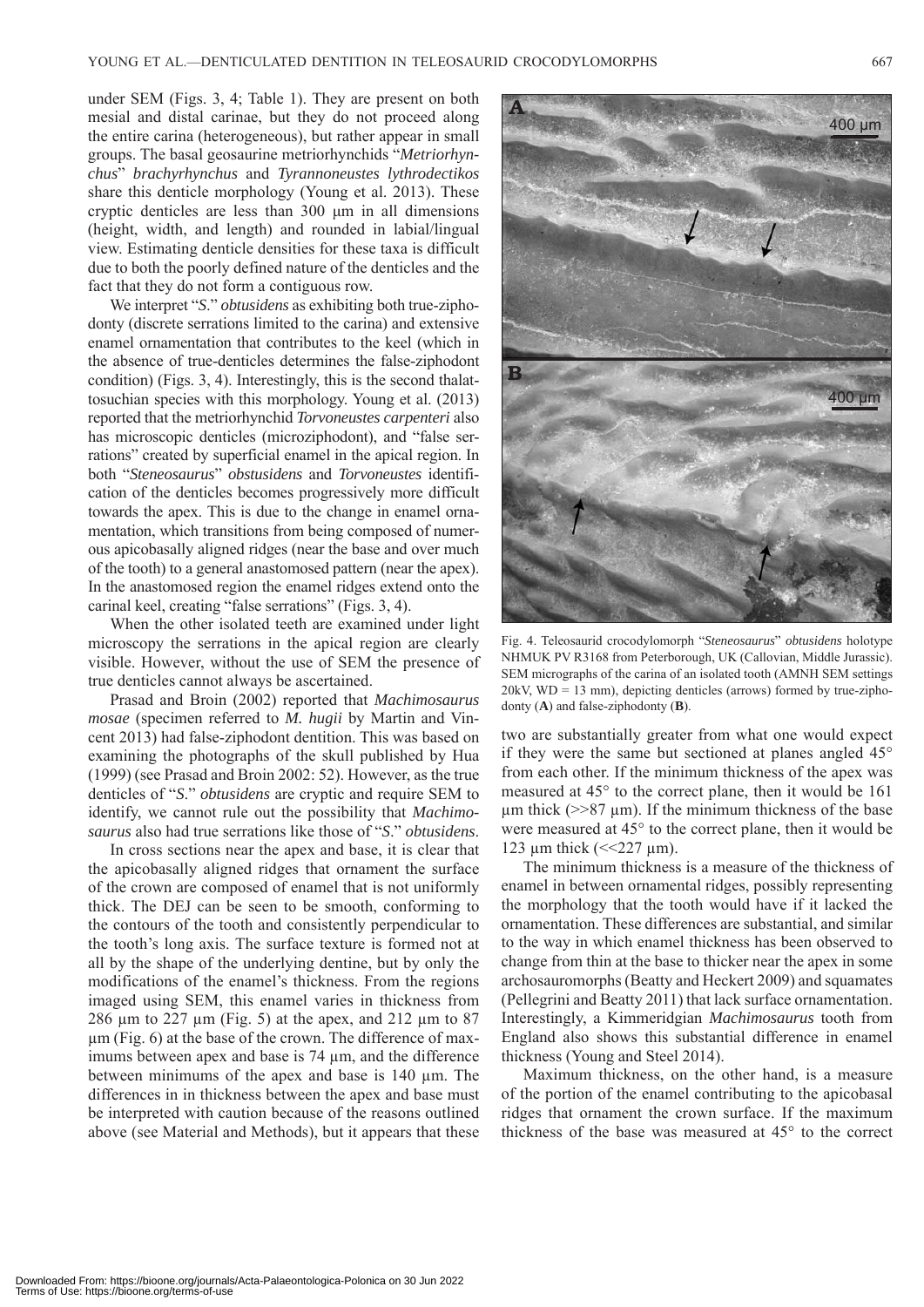

Fig. 5. "*Steneosaurus*" *obtusidens* holotype NHMUK PV R3168 from Peterborough, UK (Callovian, Middle Jurassic). SEM micrographs of cross section near the apex of an isolated tooth (AMNH SEM settings 8kV, WD = 11.5 mm), showing multiple apicobasal ridges (**A**) and one apicobasal ridge in close-up (**B**).

plane, then it would be 300 μm thick  $(>286 \text{ µm})$ . If the maximum thickness of the apex was but measured at 45° to the correct plane, then it would be 202  $\mu$ m thick (<212) μm). This suggests that the thickness of enamel at the ornamental ridges is not necessarily different between apex and base. The measured differences could simply be a difference of them being sectioned at different planes with respect to the DEJ, possibly up to 45° to each other. It is noticeable when observed at higher magnification (Figs. 5, 6B) that the enamel grows in layers, and that the layers closest to the DEJ are thicker than those closer to the crown's outer surface.

Perhaps these differences in thickness reflect rates of growth that permit the development of these denticles during tooth development.

# Discussion

**Denticulation and the false-ziphodont condition**.—The presence of both true ziphodonty (denticles) and false ziphodonty (superficial enamel interacting with the carinal keel) on the carinae of the same tooth is an intriguing discovery. There is currently no evidence that these morphologies are developmentally linked or homologous, and indeed, such a proposition would be difficult to test without developmental or genetic data. Instead, we suspect the simultaneous presence of both morphologies may in fact be linked to functional ecology and diet (i.e., durophagy plus a more generalist diet, see below). Both "*Steneosaurus*" *obtusidens* and the metriorhynchid *Torvoneustes* (see Young et al. 2013) have robust conical teeth, crowns with blunt apices, and intense enamel ornamentation which at the apical region transitions from being apicobasally aligned to an anastomosed pattern. It is in this anastomosed region that the enamel ridges begin to significantly interact with the keel and form false serrations. Note, however, that the posterior-most teeth of "*Steneosaurus*" *obtusidens* are far more "peg-like" in shape than those of *Torvoneustes*.

We posit that false-ziphodonty in these two taxa is a by-product of this change in enamel ridge alignment. Schmidt (1948) suggested that the apicobasal ridges seen in the metriorhynchid *Metriorhynchus superciliosus* (which are far less numerous and less pronounced than those in either "*S.*" *obtusidens* or *Torvoneustes*; see Young et al. 2013) is a way of mechanically strengthening the teeth against transverse breakage. This hypothesis has yet to be tested using experimental biomechanical methods, but if true, may indicate that false ziphodonty is an epiphenomenon of changes in enamel ornamentation that are driven by biomechanical constraints.

We also reiterate here that, at this time, we cannot discount the possibility that true ziphodonty (as well as false ziphodonty) may be more prevalent among teleosaurids, as is the case in the closely-related metriorhynchids. Only further SEM work and other detailed anatomical study can elucidate the microscopic dental morphologies of other thalattosuchian taxa.

**Tooth histology and enamel structures**.—Enamel ridges can be found in durophagous squamates, and sauropterygians that are also presumably durophagous, like placodonts (Sander 1999). But these dentitions also have crown shapes that are bulbous. Among possible modern ecological analogues, cetaceans have similarly thin enamel (Beatty et al. 2009; Loch et al. 2013) and possibly have similar feeding modes. The roughtooth dolphin, *Steno*, has apicobasal ridges covering its tooth, yet its diet appears no different than its sister taxon, *Tursiops*, that has smooth enamel surfaces (Nowak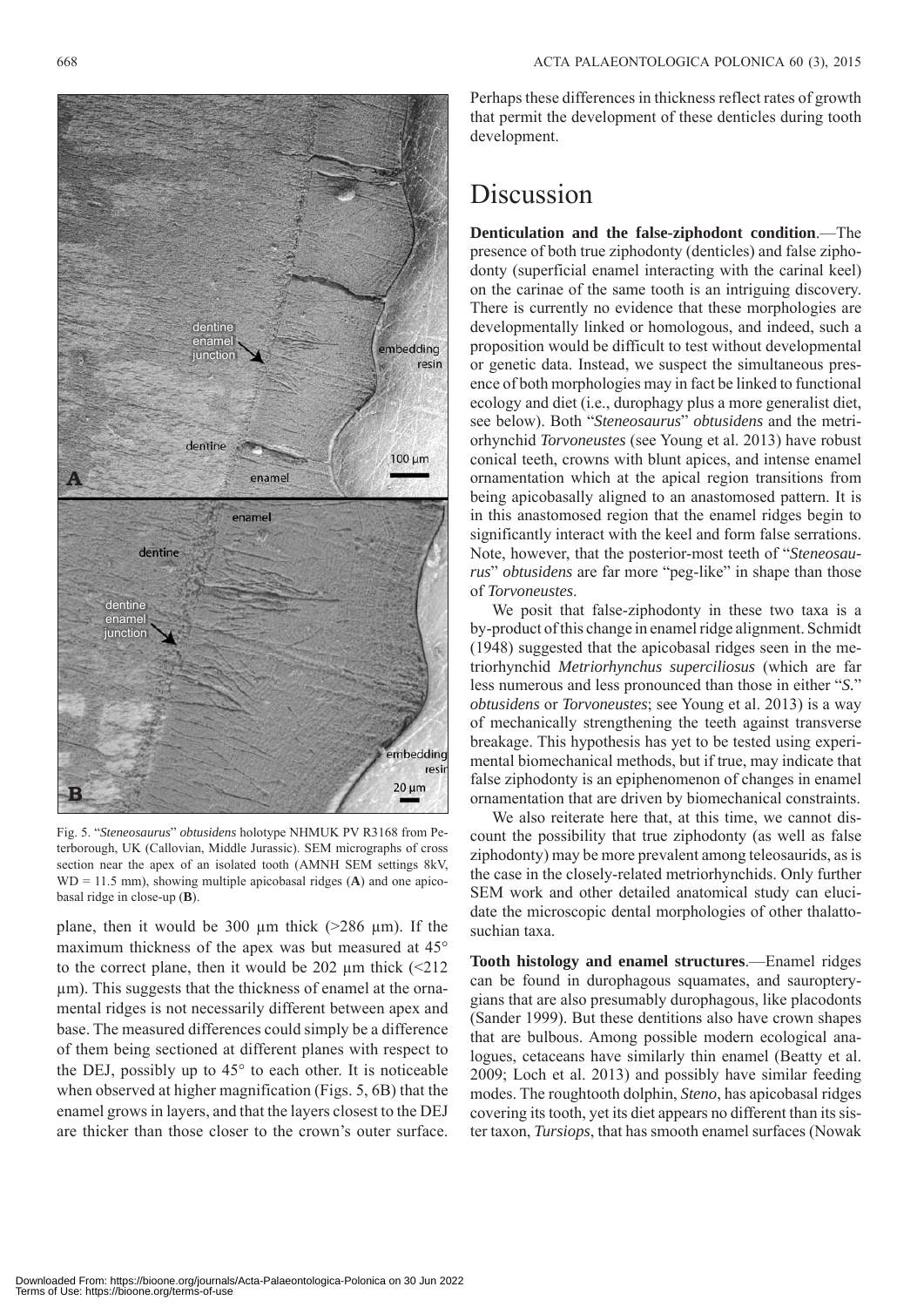

Fig. 6. Teleosaurid crocodylomorph "*Steneosaurus*" *obtusidens* holotype NHMUK PV R3168 from Peterborough, UK (Callovian, Middle Jurassic). SEM micrographs of cross section near the base of an isolated tooth (AMNH SEM settings 8kV,  $WD = 11.5$  mm), showing multiple apicobasal ridges (**A**) and one apicobasal ridge in close-up (**B**).

2003). But recent work on the killer whale, *Orcinus*, suggests that cusp breakage patterns may reflect diet better than small amounts of wear (Foote et al. 2009; Ford et al. 2011), which makes sense considering how thin enamel is in most odontocetes. Unfortunately, data on cusp breakage frequency and how that relates to enamel structure and durophagy in crocodylomorphs or cetaceans is sorely lacking. Recent work has identified patterns of wear in some cetaceans (Loch and Simões-Lopes 2013), and perhaps further study of this topic may permit resolution of this issue.

**Feeding ecology**.—Studies examining *Machimosaurus* dentition suggest their crowns were adapted for seizing and crushing hard prey, especially turtles (e.g., Krebs 1968; Buffetaut 1982a; Vignaud 1997; Karl and Tichy 2004). Furthermore, direct evidence for chelonophagy among teleosaurids does exist. Marine turtle shells (Plesiochelyidae) from the "Solothurn Turtle Limestone" (Reuchenette Formation) of Switzerland have bite marks matching *Machimosaurus* teeth, and in some instances still have *Machimosaurus* teeth embedded within them (Meyer 1991). As previously noted, there is a strong similarity in dental morphology between *Machimosaurus* and "*Steneosaurus*" *obtusidens* (although the carinae are more prominent in "*S*." *obtusidens*; Martin and Vincent 2013). However, the question of why a putatively durophagous/chelonophagous teleosaurid would have denticulated teeth is curious, as serrations are generally thought to perform cutting and slicing functions, such as the procurement of flesh (e.g., Abler 1992).

The presence of incipient, non-contiguous denticles (see Table 1) suggests that perhaps the unusual dental features in "*Steneosaurus*" *obtusidens* were not solely adaptations for durophagy, but for a more generalist diet (compared to most teleosaurids which are considered to be "marine gavials" which predated upon small, fast-moving fish/cephalopods; e.g., Hua and Buffetaut 1997).

In basal geosaurine metriorhynchids the incipient, noncontiguous denticle morphology was considered intriguing (see Young et al. 2013). There, the heterogenic nature of the denticles and their microscopic size meant they probably did not create a functional saw (little to no variation in the height of the carinal keel). However "*Steneosaurus*" *obtusidens* differs from this morphology, as the apical region has false serrations (created by the superficial enamel ornamentation) in addition to true incipient, non-contiguous denticles. This creates a more noticeable serrated edge, that most likely acted like a functional saw (i.e., the carinal keel is variable in height; see Figs. 3A, 4B). Until detailed study of more teleosaurid teeth is completed, we cannot be comment about the evolution and variation of tooth serrations among Teleosauridae.

Interestingly, the suite of craniodental adaptations observed in *Machimosaurus*-lineage teleosaurids is shared with a contemporaneous subclade of metriorhynchids, Geosaurini, a group of macrophagous predators that could have fed on larger-bodied prey than other metriorhynchids (see Young et al. 2012, 2013). (Note that we use term macrophagy as defined by Young et al. 2014b: the capability of feeding on larger bodied prey items than their phylogenetic sister taxon.) During their evolution across the Middle–Late Jurassic, these two clades of thalattosuchians convergently evolved: shortened tooth-rows (upper and lower tooth-rows with 20 or fewer teeth), foreshortened snouts (antorbital length contributing less than 60% of basicranial length), increased size of the supratemporal fenestrae/fossae, robust jaws and denticulated (serrated) dentition. It is therefore likely that *Machimosaurus*-lineage teleosaurids and geosaurins (especially *Torvoneustes*, see comparative description above) may have employed similar feeding styles and/or fed on similar prey types. These similarities also hint at a larger macroevolutionary phenomenon of iterative evolution in Mesozoic marine crocodylomorphs.

Competition between *Machimosaurus*-lineage teleosaurids and contemporaneous geosaurins would likely have been minimal due to differing habitat preference. Teleosaurids are almost exclusively known from nearshore/lagoonal environments and are believed to be shallow water ambush predators, unlike metriorhynchids which are found in deeper water deposits and have more extreme skeletal modifica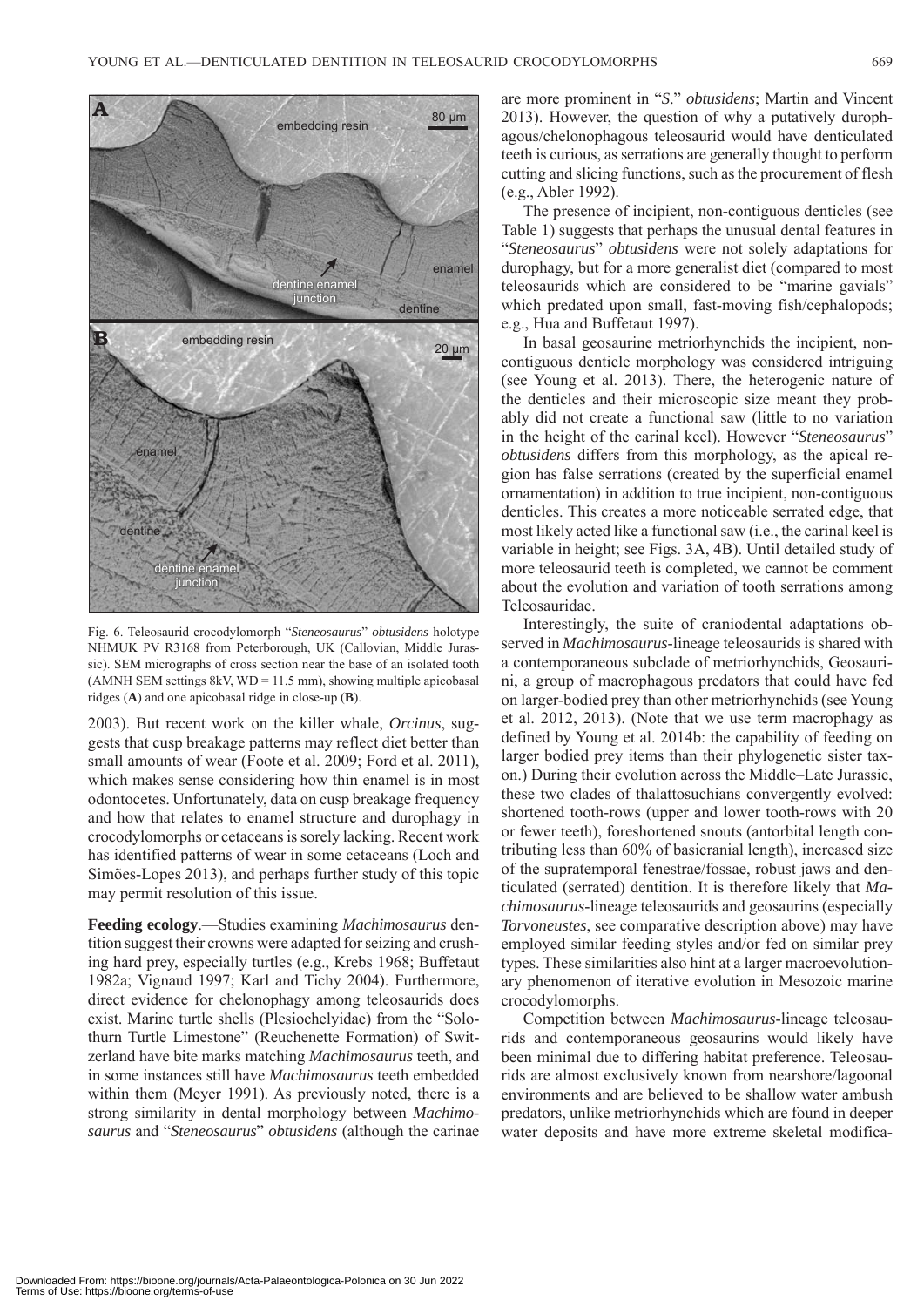tions for fast swimming and a fully-marine lifestyle (e.g., Buffetaut 1982b; Massare 1988; Hua and Buffrénil 1996; Hua and Buffetaut 1997; Hua 1999; Pierce et al. 2009a; Benson and Butler 2011; Young and Steel 2014). Moreover, it has even been suggested that *Machimosaurus* was well suited for turbulent environments (Hua 1999), a palaeoenvironment that has never been postulated for geosaurins. We suggest, therefore, that *Machimosaurus*-lineage teleosaurids may have been a nearshore analogue to the more open marine geosaurin metriorhynchids.

# Conclusions

Thalattosuchian dentition seems to be incredibly plastic. These unusual marine crocodylomorphs exhibit variation in both macroscopic (crown morphology and enamel ornamentation) and microscopic (denticle size, density, and morphology) features. The range of dental variability can, however, be very subtle. One prime example is incipient microscopic denticles, which are usually too small to be seen with the naked eye. Only recently have these features have been discovered, and only with the use of SEM. This explains why the presence of denticles in Teleosauridae has never been previously reported.

Scanning electron microscopy of an isolated tooth from the "*Steneosaurus*" *obtusidens* holotype provides the first evidence of denticulated carinae in Teleosauridae. Furthermore, this provides the second recorded co-occurrence of true- and false-ziphodonty on the same tooth within Thalattosuchia (also seen in the geosaurin metriorhynchid *Torvoneustes*). The discovery of serrated dentition in *Machimosaurus*-lineage teleosaurids provides yet another craniodental character convergently shared with the geosaurin metriorhynchids, and suggests that both groups had similar feeding ecology, although they were able to minimize competition by inhabiting different portions of the nearshore-offshore gradient.

Recent phylogenetic analyses place "*S.*" *obtusidens* as the sister taxon to the genus *Machimosaurus*, forming a clade of durophagous/generalist teleosaurids. The discovery of serrated teeth within an otherwise durophagous crocodylomorph lineage indicates that these species had a more varied diet than originally thought. It suggests that both hard object crushing and flesh slicing were important components of the feeding repertoire of "*Steneosaurus*" *obtusidens*. Due to their large size and dietary range, "*Steneosaurus*" *obtusidens* and *Machimosaurus* would have been an important component of Mesozoic marine ecosystems, being high-order predators in coastal/lagoonal environments at the same time that some metriorhynchids were inhabiting similar niches more offshore.

The microscopic serrations reported here on the holotype of "*Steneosaurus*" *obtusidens* are too small to be seen with the naked eye and were only discovered when a tooth was subjected to SEM analysis. We anticipate that future SEM studies will help elucidate dental morphology, functional utility, and evolution in marine crocodylomorphs.

# Acknowledgements

We thank James Thostenson and Morgan Hill (both American Museum of Natural History, New York, USA) for access to, and assistance with, the SEM. We also thank Jeremy Martin (University of Bristol, UK) for discussion on *Machimosaurus*. We would also like to thank Marco Brandalise de Andrade (Universidade Católica do Rio Grande do Sul, Porto Alegre, Brazil) and Angela Buscalioni (Universidad Autónoma de Madrid, Madrid, Spain) for their constructive comments that helped improve the quality of the manuscript. SLB was funded by a National Science Foundation Graduate Research Fellowship.

# References

- Abler, W.L. 1992. The serrated teeth of tyrannosaurid dinosaurs, and biting structures in other animals. *Palaeobiology* 18: 161–183.
- Adams-Tresman, S. 1987. The Callovian (Middle Jurassic) teleosaurid marine crocodiles from central England. *Palaeontology* 30: 195–206.
- [Andrade, M.B., Young, M.T., Desojo, J.B., and Brusatte, S.L. 2010. The](http://dx.doi.org/10.1080/02724634.2010.501442) evolution of extreme hypercarnivory in Metriorhynchidae (Mesoeucrocodylia: Thalattosuchia) based on evidence from microscopic denticle morphology. *Journal of Vertebrate Paleontology* 30: 1451–1465.
- [Andrews, C.W. 1909. On some new Steneosaurs from the Oxford Clay of](http://dx.doi.org/10.1080/00222930908692579) Peterborough. *Annals and Magazine of Natural History* 3: 299–308.
- Andrews, C.W. 1913. *A Descriptive Catalogue of the Marine Reptiles of the Oxford Clay, Part Two*. 206 pp. British Museum (Natural History), London.
- [Beatty, B.L. and Heckert, A.B. 2009. A large archosauriform tooth with](http://dx.doi.org/10.1080/08912960903154511) multiple supernumerary carinae from the Upper Triassic of New Mexico (USA), with comments on carina development and anomalies in the Archosauria. *Historical Biology* 21: 57–65.
- Beatty, B.L., Werth, A.J., and Wood, C.B. 2009. Aprismatic enamel microstructure and tooth sharpness in odontocetes: economy or adaptation? *Integrative and Comparative Biology* 49 (Supplement No. 1): e11.
- Benson, R.B.J. and Butler, R.J. 2011. Uncovering the diversification history of marine tetrapods: ecology influences the effect of geological sampling biases. *Special Publications of the Geological Society of London* 358: 191–208.
- Buffetaut, E. 1982a. Le crocodilien *Machimosaurus* von Meyer (Mesosuchia, Teleosauridae) dans le Kimmeridgien de l'Ain. *Bulletin trimestriel de la Société Géologique de Normandie et des Amis du Muséum du Havre* 69: 17–27.
- Buffetaut, E. 1982b. Radiation évolutive, paléoécologie et biogéographie des crocodiliens mésosuchiens. *Mémoires de la Société Géologique de France* 42: 1–88.
- Carlson, S.J. 1990. Vertebrate Dental Structures. *In*: J.G. Carter (ed.), *Skeletal Biomineralization: Patterns, Processes and Evolutionary Trends*, 531–556. Van Nostrand Reinhold, New York.
- [Foote, A.D., Newton, J., Piertney, S.B., Willerslev, E., and Gilbert, M.T.P.](http://dx.doi.org/10.1111/j.1365-294X.2009.04407.x) 2009. Ecological, morphological and genetic divergence of sympatric North Atlantic killer whale populations. *Molecular Ecology* 18: 5207–5217.
- [Ford, J.K.B., Ellis, G.M., Matkin, C.O., Wetklo, M.H., Barrett-Lennard,](http://dx.doi.org/10.3354/ab00307) L.G., and Withler, R.E. 2011. Shark predation and tooth wear in a population of northeastern Pacific killer whales. *Aquatic Biology* 11: 213–224.
- Francillon-Vieillot, H., Buffrénil, V., Castanet, J., Geraudie, J., Meunier, F.J., Sire, J.Y., Zylberberg, L., and de Ricqles, A. 1990. Microstructure and Mineralization of Vertebrate Skeletal Tissues. *In*: J.G. Carter (ed.), *Skeletal Biomineralization: Patterns, Processes and Evolutionary Trends*, 471–530. Van Nostrand Reinhold, New York.
- [Frazzetta, T.H. 1988. The mechanics of cutting and the form of shark teeth](http://dx.doi.org/10.1007/BF00539785) (Chondrichthyes, Elasmobranchii). *Zoomorphology* 108: 93–107.
- Hua, S. 1996. Réexamen du *Machimosaurus* cf. *hugii* des carrières d'Hauda-